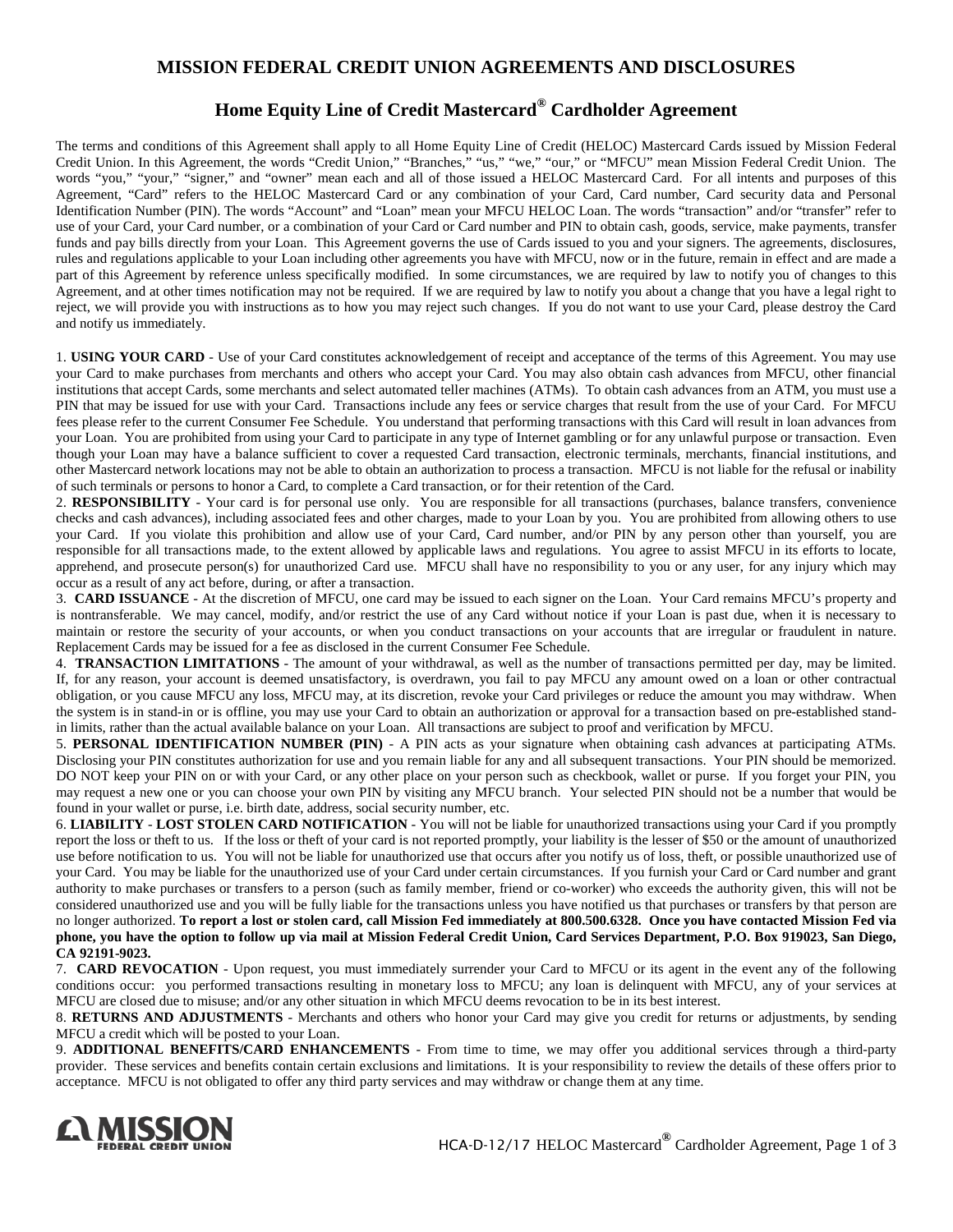10. **AUTOMATIC BILLING UPDATER -** Mission Fed participates in Mastercard's Automatic Billing Updater (ABU) program, where updated card information is provided to participating merchants under certain conditions. To learn more about the ABU program or how to opt out, please visit MissionFed.com/ABU.

11. **FOREIGN TRANSACTIONS** - Purchases and cash advances made in foreign countries and in foreign currencies will be billed to you in U.S. dollars using the rate of exchange between the transaction currency and the billing currency. The rate will be (i) a rate selected by Mastercard from the range of rates available in wholesale currency markets for the applicable central processing date, which may vary from the rate Mastercard itself receives, or (ii) the government-mandated rate in effect for the applicable central processing date, in each instance, plus or minus any adjustment determined by MFCU. In addition, you will be charged a Foreign Transaction Fee on the amount of the purchase or cash advance. Please refer to the current Consumer Fee Schedule disclosure for applicable fees.

12. **EFFECT OF AGREEMENT** - The terms of this Agreement are binding and applicable to all Card transactions and supersede receipts and/or other documents issued through use of your Card which may contain different terms.

13. **WAIVERS AND SEVERABILITY** - We may waive or decline to enforce any of our rights under this Agreement without affecting any of our remaining rights. Should any provision of this Agreement be deemed invalid or unenforceable, such determination shall not affect the validity or enforceability of any other provision.

14. **FINAL EXPRESSION** - Written Agreements applicable to your loan may not be contradicted by evidence of any alleged oral agreement.